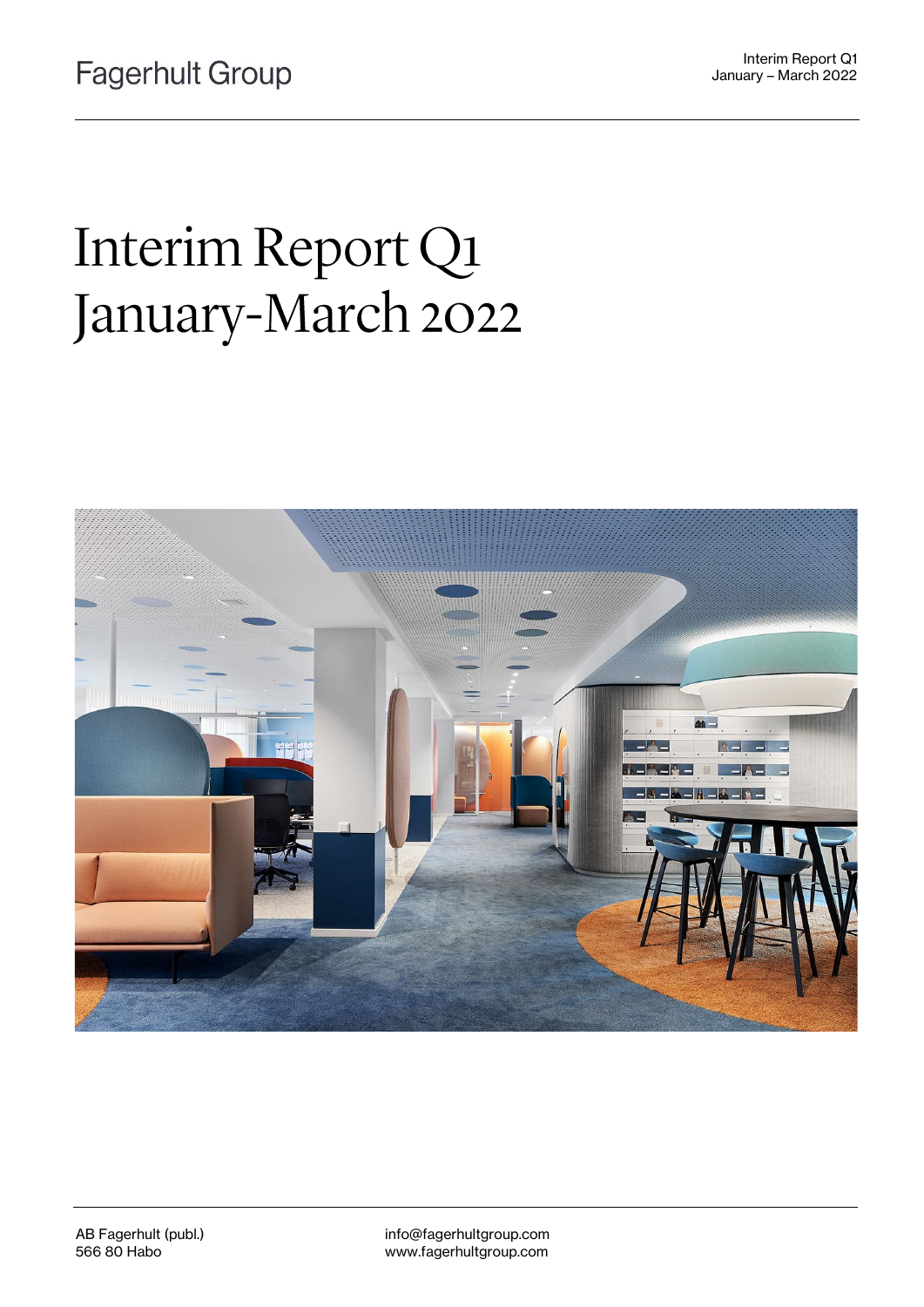# 2,204

#### **Order intake, MSEK**

Order intake was MSEK 2,204 (1,854), an increase of +18.9% adjusted to +14.0% for currency effects of MSEK +90

# 1,873

#### **Net sales, MSEK**

Net sales were MSEK 1,873 (1,678), an increase of +11.6% adjusted to +7.5% for currency effects of MSEK +70

# 173

**Operating profit, MSEK**

Operating profit was MSEK 173.3 (152.9), an increase of +13.5% with an operating margin of 9.3 (9.1)%

# 120

**Net profit, MSEK** Earnings after tax were MSEK 119.5 (96.2)

## 0.68

**Earnings per share, SEK** Earnings per share were SEK 0.68 (0.53)



**Operating cash flow, MSEK** Cash flow from operating activities was MSEK -68.4 (58.6)

## The first quarter

We continue to see good activity levels leading to strong customer demand for our lighting solutions across many geographical markets. The Group's operating model and business area focus provides a platform for further development and growth.

The Group continues to manage well the ongoing external challenges, not least of which comes from the supply chain difficulties. These difficulties are compounded by the situation in Ukraine.

Order intake for the quarter of 2,204 (1,854) MSEK was an all-time record and results in an organic growth of +14.0% and the order backlog is 2,239 (1,472) MSEK, an increase of +18% from the start of the year and an increase of +52% from the position a year ago. Order intake was particularly strong in business area Collection.

Net sales at 1,873 (1,678) MSEK for the quarter delivers +7.5% organic growth.

As a response to the previously reported supply chain cost pressures, price increases were implemented on the market and in the current quarter we achieved a gross margin increase of 1.6% compared to the previous quarter.

The operating profit for the quarter of 173.3 (152.9) MSEK delivers an operating margin of 9.3 (9.1)%. The operating margin in business areas Collection and Infrastructure demonstrated good improvements and remained on a high level in business area Premium. The results in business area Professional were below expectations.

The operating cash flow for the quarter was negative at -68.4 (positive +58.6) MSEK with a 282 (117) MSEK increase in working capital being the main reason.

Typically, due to seasonality, the first quarter experiences a working capital increase and during 2022 this trend has grown by an increase of 177 MSEK in receivables due to the net sales growth and an increase of 194 MSEK in inventory to support service levels to our customers during the ongoing supply chain difficulties.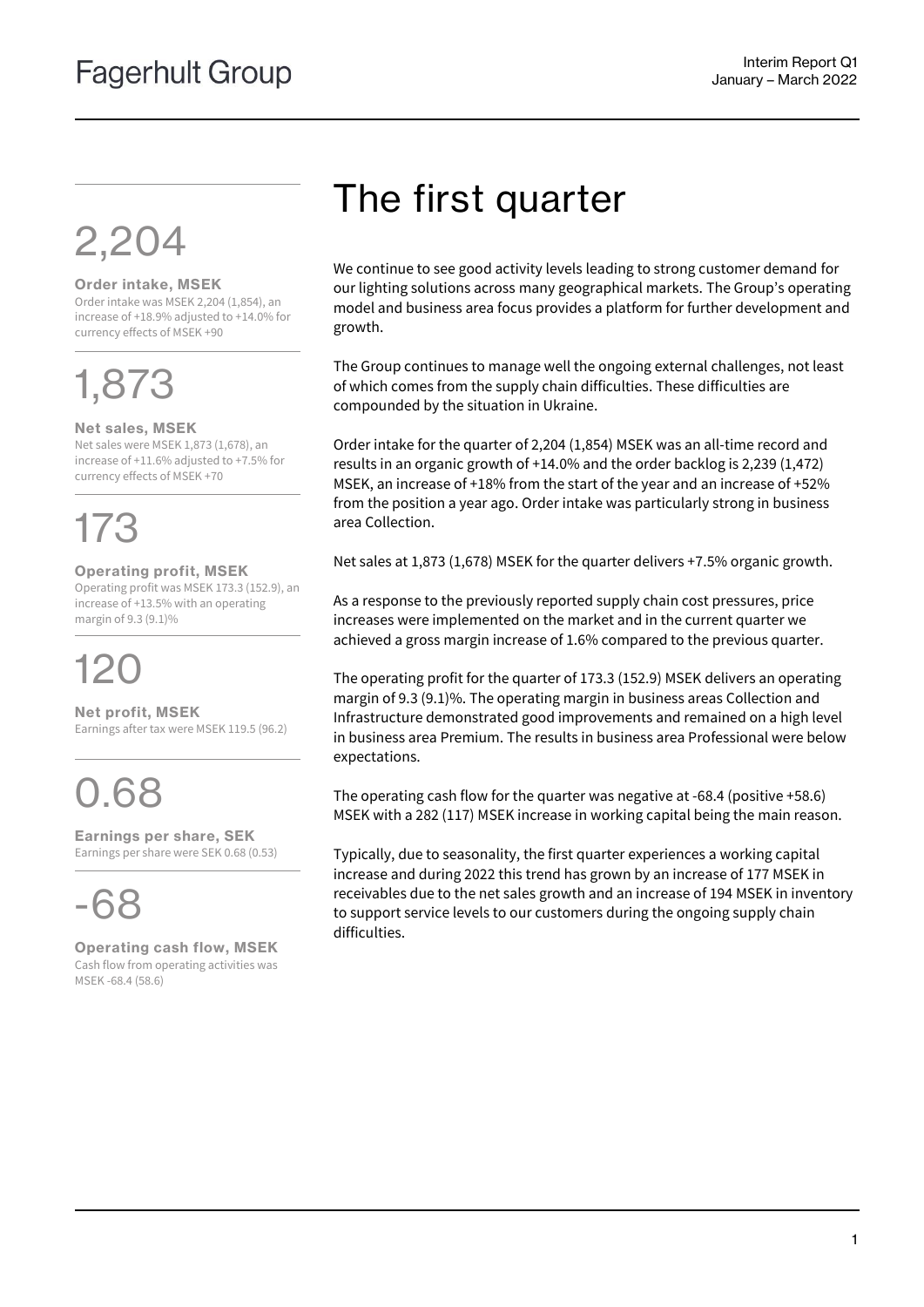## CEO comment

#### The first quarter

The first quarter showed good growth in order intake and net sales. The Group's improving performance has been delivered through clear focus and progress on our strategic ambitions, high levels of innovation, hard work by all involved and more favourable market conditions.

The Group has a decentralised operating model which adapts quickly to market changes and is well positioned to take advantage of external market opportunities.

The results for the first quarter are ahead of the results for the comparable quarter in 2021 with a solid organic order intake growth of 14.0%, an organic net sales growth of 7.5% and a 173 MSEK operating result that delivers a Q1 operating margin of 9.3%.

I point out two particular aspects of the results for the first quarter and why I do this is obvious.

First of all, see chart below, the rolling 12 month order intake passes 8 BSEK and is above the 2019 levels. This is as a result of many successes on the market from all our Group brands with high levels of innovation, particularly addressing the sustainability opportunity, a steadily growing penetration of connectivity projects with Organic Response and ongoing good management of the supply chain difficulties.

Secondly, in Collection, we deliver a double-digit margin which results from an increased activity level, good cost control and passing on the supply chain cost pressures.



#### Rolling 12 month and quarterly order intake

The world around us presents challenges and the Group's management of these continues to impress me.



Bodil Sonesson, CEO and President

It is of course a sad situation in Ukraine. As mentioned in the last webcast, we have two sales offices in Russia with combined sales of less than 1.5% of the Group's total. Our priority remains the safety and security of our employees as we begin the process of scaling down our local operations with an objective to leave the Russian market. This shall be done in a responsible manner. meeting our regulatory and contractual obligations.

Looking to the future, we will gain further advantage in serving our customers by continuing to invest in innovation. Innovation and product development is at the heart of our businesses and we have recently launched many new product solutions. Some address the sustainability topic, some the growing connectivity demands and some are new innovative lighting solutions for the specification market.

Regarding connectivity and Organic Response in particular we see an increasing 'pull' from the market and an expansion across the Group's indoor brands. In Sweden there is a growing number of new opportunities with several leading real estate companies and in Italy we perform a pilot project with a leading financial institution. Project engagement and opportunities in the Group's core indoor application areas grows at an increasing rate.

We continue our work to establish our carbon footprint "baseline" for scope 1, 2 and 3 in preparation for establishing science based targets. Based on this we will define our sustainability targets which we look forward to communicating later this year.

#### Outlook – strengthening and well positioned

Looking at ourselves, all indicators are positive. We have an improving business and a healthy order backlog. The strategic focus is clear and we are working well on many opportunities.

Looking at the world around us we are well positioned for when these challenges subside and the markets return to a more stable state.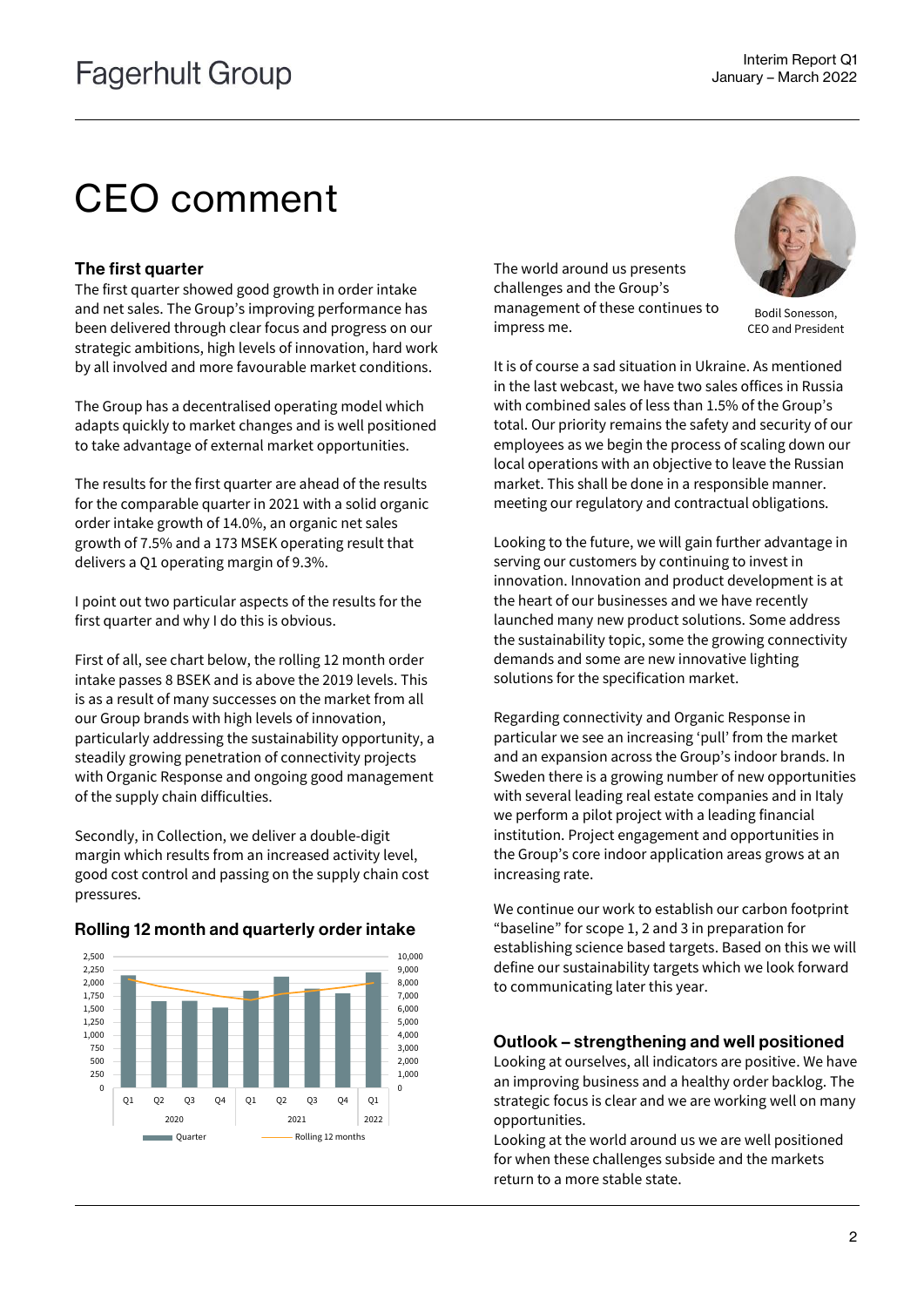## Business areas

#### Net sales and operating profit by business area

|                          | Net sales |         |                |         |      | Operating profit<br>Operating margin % |  |  |
|--------------------------|-----------|---------|----------------|---------|------|----------------------------------------|--|--|
|                          | Q1        |         | Q <sub>1</sub> |         | Q1   |                                        |  |  |
|                          | 2022      | 2021    | 2022           | 2021    | 2022 | 2021                                   |  |  |
| Collection               | 915.3     | 751.6   | 93.6           | 58.5    | 10.2 | 7.8                                    |  |  |
| Premium                  | 605.6     | 609.1   | 68.4           | 69.4    | 11.3 | 11.4                                   |  |  |
| Professional             | 247.8     | 234.3   | 11.6           | 19.7    | 4.7  | 8.4                                    |  |  |
| Infrastructure           | 186.4     | 166.3   | 22.6           | 16.2    | 12.1 | 9.7                                    |  |  |
| Eliminations             | $-82.4$   | $-83.8$ |                |         |      |                                        |  |  |
| Results by business area | 1,872.7   | 1,677.5 | 196.2          | 163.8   | 10.5 | 9.8                                    |  |  |
| IFRS 16                  |           |         | 3.4            | 3.0     |      | $\sim$                                 |  |  |
| Unallocated cost         |           |         | $-26.3$        | $-13.9$ |      |                                        |  |  |
| Operating profit         |           |         | 173.3          | 152.9   | 9.3  | 9.1                                    |  |  |
| Financial items          |           |         | $-13.8$        | $-22.2$ |      |                                        |  |  |
| Profit before tax        |           |         | 159.5          | 130.7   |      |                                        |  |  |

#### Net sales per business area, MSEK Sales share per business area, %



#### Operating profit per business area, MSEK



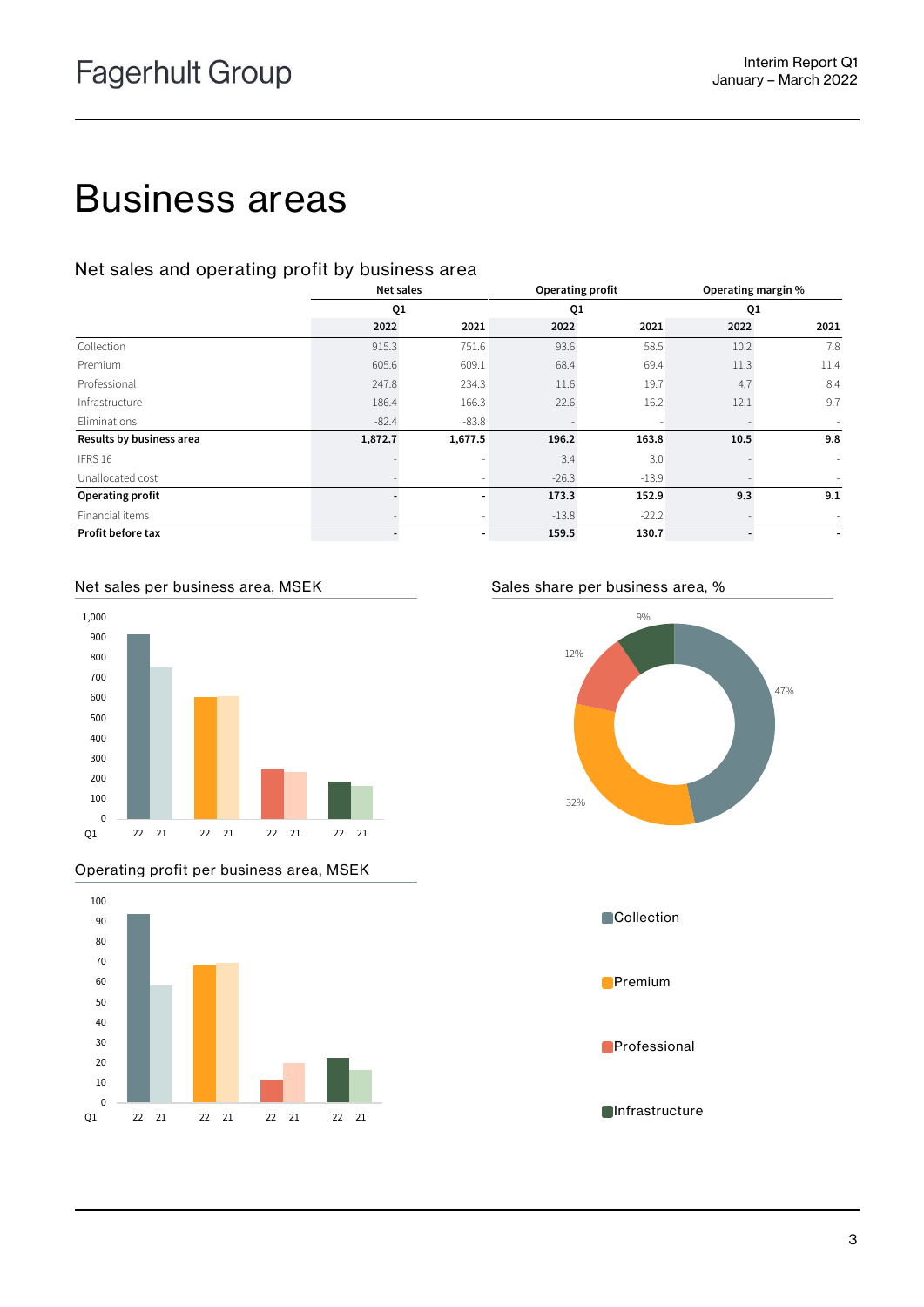## **Collection**

Collection is home to our brands with a global market footprint. All have an international product portfolio and are well-renowned in the lighting designer and architect communities globally. They offer a wide product range with a focus on indoor and outdoor architectural applications.

Brands included are; ateljé Lyktan, iGuzzini, LED Linear and WE-EF with product development and manufacturing facilities in Sweden, Italy, Canada, China, Germany and Thailand. Seneco is also consolidated in this business area.

Business area order intake for the quarter of 1,023 (790) MSEK shows an organic growth of +22.6% with between 20-30% growth in three out of the four businesses. This indicates a high level of activity in the specification market.

Net sales for the quarter were 915 (752) MSEK, an organic increase of 16.0% and all businesses deliver sales growth.

Operating profits for the quarter increased 60.0% to 93.6 (58.5) MSEK with a record high operating margin of 10.2 (7.8)%. All businesses deliver profit growth where the key drivers are increased sales and cost pressures being recovered from the market.

During the quarter there were several significant and prestigious projects; Los Angeles metro with WE-EF, Zurich-Lengg University Pediatric Hospital with iGuzzini, Royal Museum of Fine Arts, Antwerp also with iGuzzini and finally Metrolinx Stations, Canada with LED Linear.

| Collection                                              | 01, 2022 | 01, 2021 |
|---------------------------------------------------------|----------|----------|
| Net sales                                               | 915.3    | 751.6    |
| (of which, intercompany sales)                          | (39.7)   | (21.3)   |
| Operating profit                                        | 93.6     | 58.5     |
| Operating margin, %                                     | 10.2     | 7.8      |
| Sales growth, %                                         | 21.8     | 6.3      |
| Sales growth, adjusted for exchange rate differences, % | 16.0     | 13.0     |
| Growth in operating profit, %                           | 60.0     |          |

915

Net sales, MSEK

 $Q\Delta$ 

Operating profit, MSEK

10.2

Operating margin, %

## ateljé Lyktan

**iGuzzini** 

**LED LINEAR** 

we-ef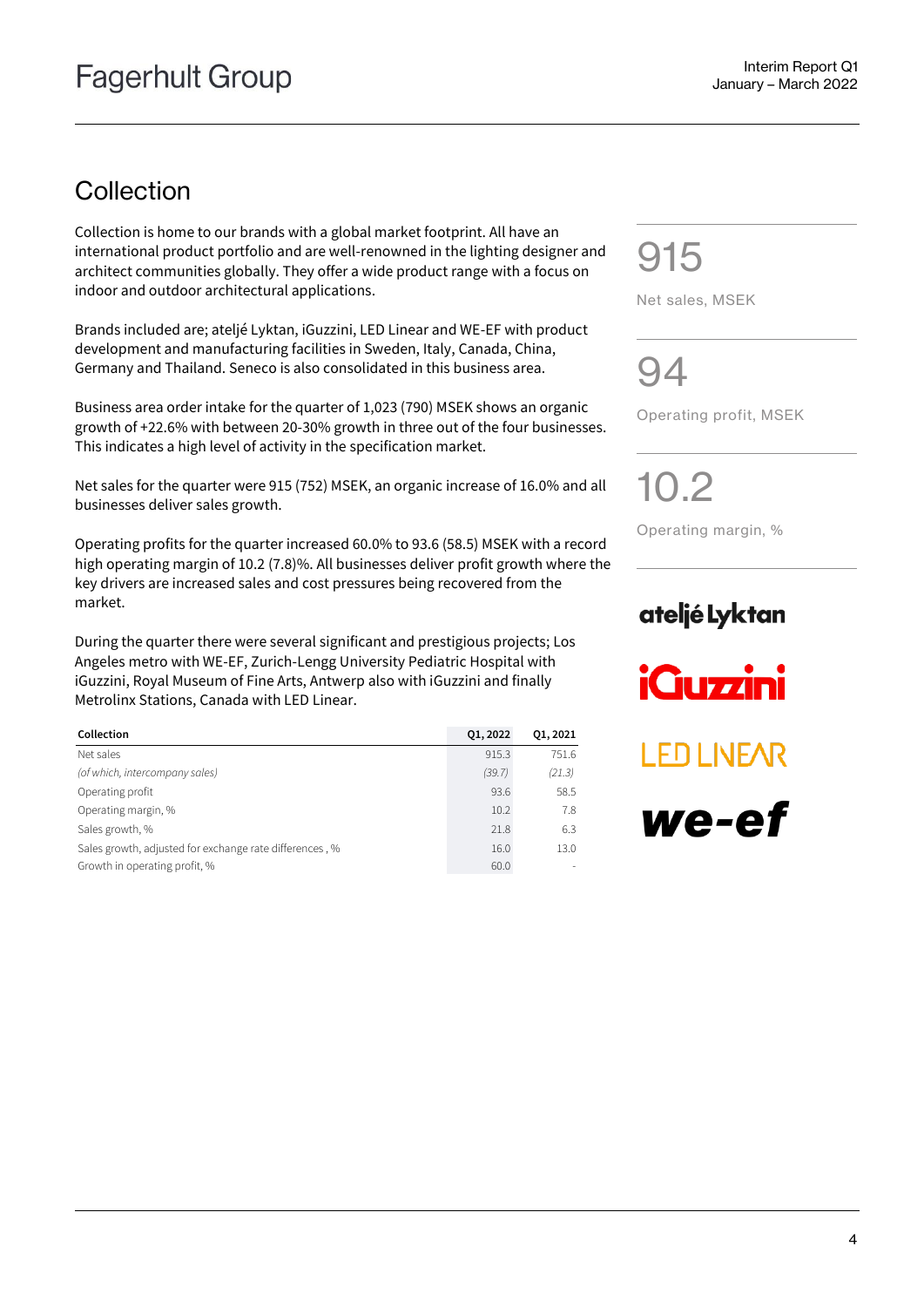### Premium

Premium focuses on the European market and European-based global customers. Our Premium brands work closely with specifiers and partners to deliver premium projects, often with bespoke solutions. The majority of sales are related to indoor applications and there is also an outdoor offering for specific markets.

Brands included are Fagerhult and LTS with product development and manufacturing facilities in Sweden, Germany and China. Organic Response is also consolidated in this business area.

Business area order intake for the quarter of 718 (625) MSEK shows an organic growth of +11.5% with the growth coming from the Fagerhult brand. LTS is more retail focussed which has been quieter at the start of the year.

Net sales for the quarter were 606 (609) MSEK, an organic decline of -3.6%, which would have been mid-single digit growth without the supply chain difficulties on components.

In the quarter operating profits were 68.4 (69.4) MSEK, and the operating margin remains strong at 11.3 (11.4)%.

During the quarter there were several significant and prestigious projects won; Paris metro station north, Drammen Hospital, Norway and the first part of a new future healthcare research facility in Gothenburg, all with the Fagerhult brand.

| Premium                                                 | 01, 2022 | 01, 2021 |
|---------------------------------------------------------|----------|----------|
| Net sales                                               | 605.6    | 609.1    |
| (of which, intercompany sales)                          | (14.6)   | (39.0)   |
| Operating profit                                        | 68.4     | 69.4     |
| Operating margin, %                                     | 11.3     | 11.4     |
| Sales growth, %                                         | $-0.6$   | $-9.0$   |
| Sales growth, adjusted for exchange rate differences, % | $-3.6$   | $-5.2$   |
| Growth in operating profit, %                           | $-1.4$   | 47.3     |

606

Net sales, MSEK

68

Operating profit, MSEK

11.3

Operating margin, %

### **FAGERHULT**

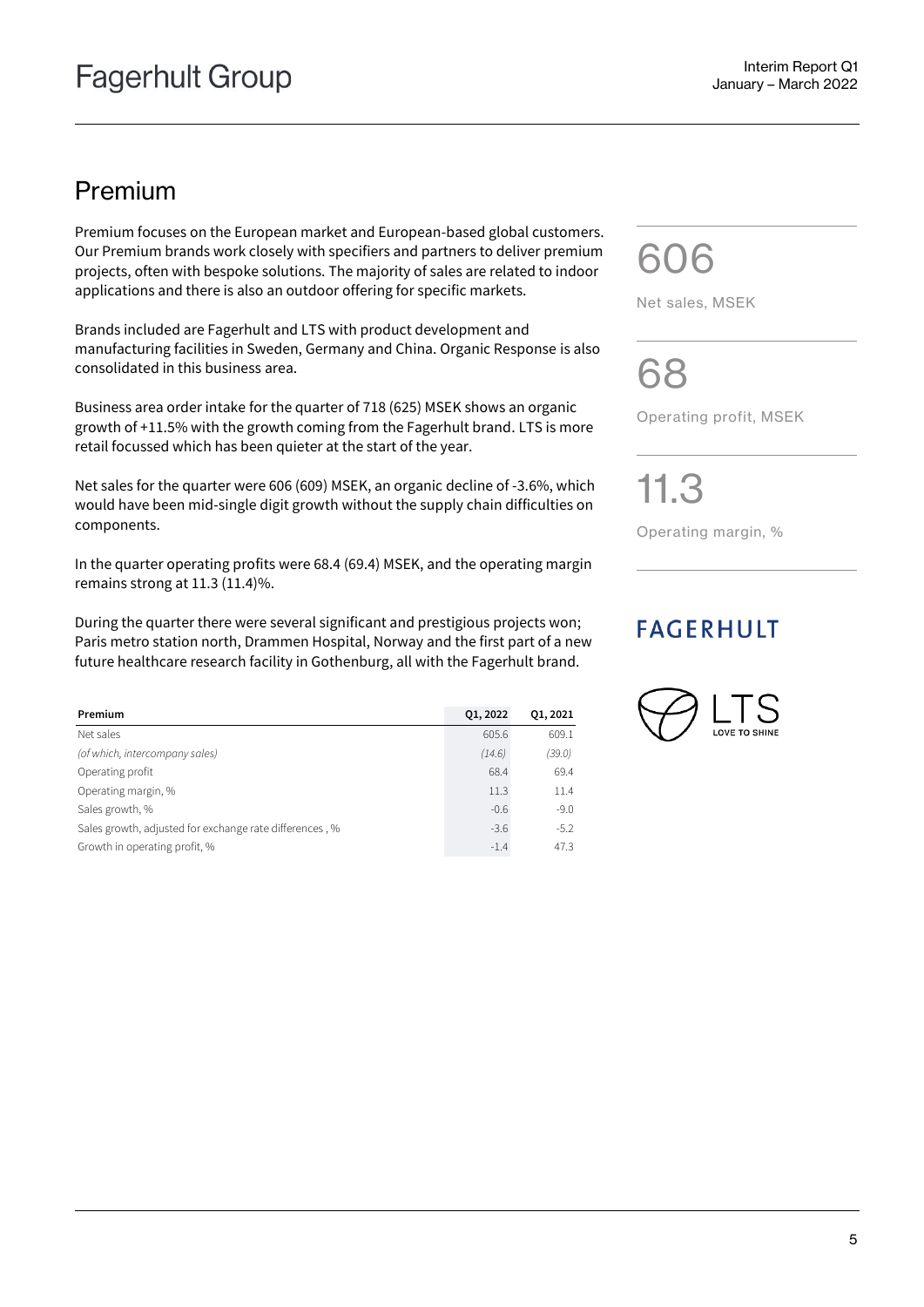## Professional

Professional focuses mainly on indoor applications for local and neighbouring markets. The brands work closely together with local partners on project specifications to deliver full and complete solutions. Local production and product development allows for tailored solutions with bespoke products delivered within short lead times.

Brands included are; Arlight, Eagle and Whitecroft, with product development and manufacturing facilities in Turkey, Australia and the UK.

Business area order intake for the quarter of 254 (263) MSEK, shows an organic decline of -5.9%. This is mainly due to the very weak (41% weaker) Turkish Lira.

Net sales for the quarter were 248 (234) MSEK, an organic increase of 7.3% with the growth coming from all three businesses.

In the quarter operating profits were 11.6 (19.7) MSEK and the operating margin was 4.7 (8.4)%. Pricing challenges and investments for future growth being the reasons for the reduction.

During the quarter the significant and prestigious projects won were; 'Ropemaker' a future office workspace concept design project with Whitecroft and Dakar University with Arlight.

| Professional                                            | 01, 2022 | 01, 2021 |
|---------------------------------------------------------|----------|----------|
| Net sales                                               | 247.8    | 234.3    |
| (of which, intercompany sales)                          | (19.5)   | (18.1)   |
| Operating profit                                        | 11.6     | 19.7     |
| Operating margin, %                                     | 4.7      | 8.4      |
| Sales growth, %                                         | 5.8      | 23.3     |
| Sales growth, adjusted for exchange rate differences, % | 7.3      | 33.7     |
| Growth in operating profit, %                           | $-41.1$  |          |

248

Net sales, MSEK

12

Operating profit, MSEK

4.7

Operating margin, %

### **JRLIGHT T**



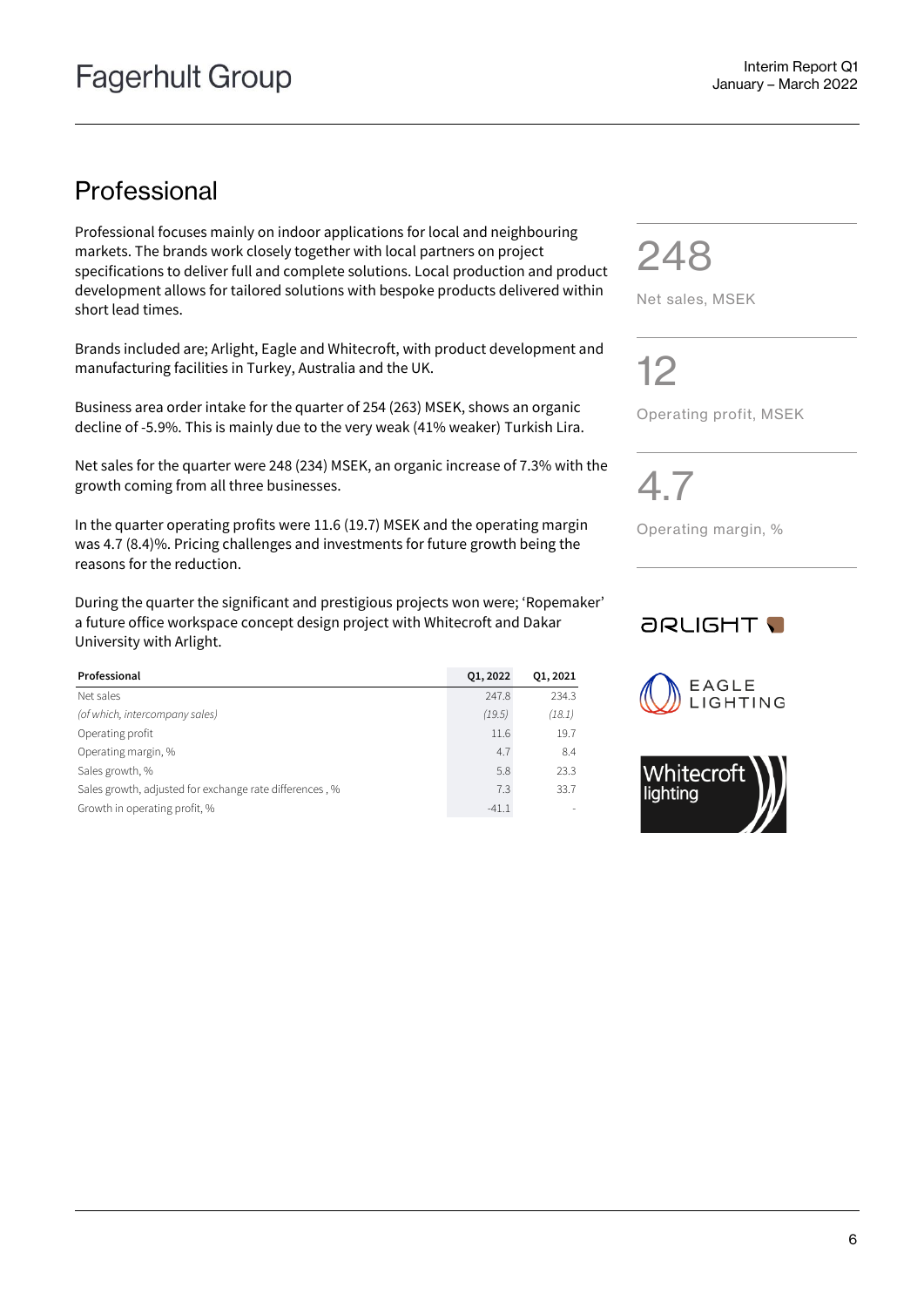### Infrastructure

Infrastructure provides lighting solutions for environments with specific requirements for installation, durability and robustness. The companies are worldleading in their areas and highly experienced in finding the best solutions for every project and customer. The majority of their sales are within Europe with some global installations.

Brands included are; Designplan, i-Valo and Veko, with product development and manufacturing facilities in UK, Finland and the Netherlands.

Business area order intake for the quarter of 210 (176) MSEK shows an organic growth of 14.1% with good growth in the Dutch and UK based businesses.

Net sales for the quarter were 186 (166) MSEK, an organic growth of +6.9% with the growth from the same two businesses as mentioned above.

Operating profits were 22.6 (16.2) MSEK and the operating margin returned to a good level at 12.1 (9.7)%.

During the quarter the significant and prestigious projects won were; HM Prisons at Warren Hill and at Brinsford with Designplan and Birmingham New Street Station also with Designplan.

| Infrastructure                                          | 01, 2022 | 01, 2021 |
|---------------------------------------------------------|----------|----------|
| Net sales                                               | 186.4    | 166.3    |
| (of which, intercompany sales)                          | (8.6)    | (5.4)    |
| Operating profit                                        | 22.6     | 16.2     |
| Operating margin, %                                     | 12.1     | 9.7      |
| Sales growth, %                                         | 12.1     | $-12.5$  |
| Sales growth, adjusted for exchange rate differences, % | 6.9      | $-7.4$   |
| Growth in operating profit, %                           | 39.5     | $-36.5$  |

186

Net sales, MSEK

23

Operating profit, MSEK

12.1

Operating margin, %

### designplan LIGHTING

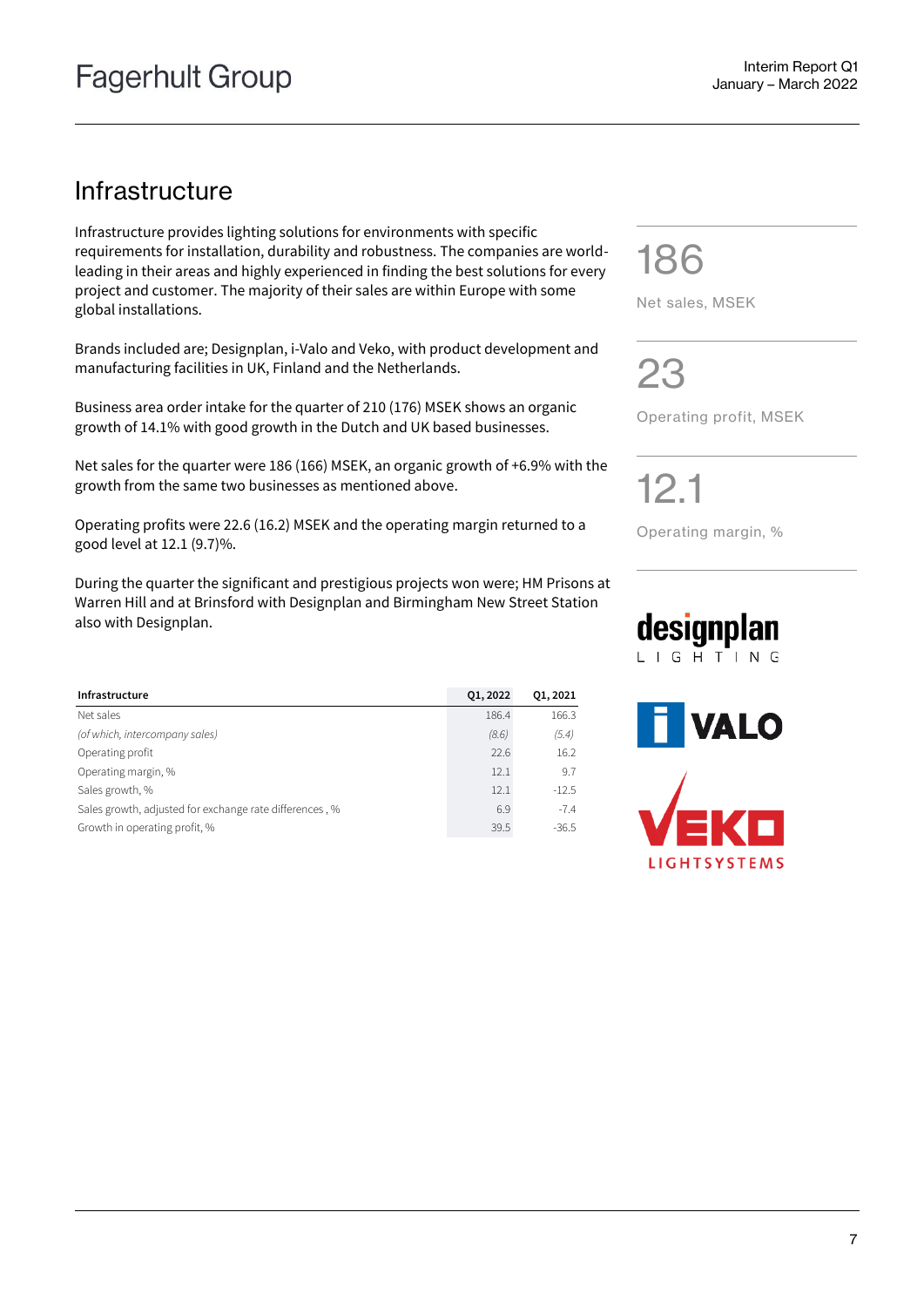### Financial position

The Group's equity/assets ratio at the end of the reporting period was 49.4 (47.8)%. Cash and bank balances at the end of the period were 1,594 (1,674) MSEK and consolidated equity was 6,386 (6,054) MSEK.

Operating cash flow was -68.4 (positive 58.6) MSEK and was due to a 282.0 (117.1) MSEK increase in working capital, see earlier comments. The net debt at the end of the period is 2,777 (2,828) MSEK and includes 742 (780) MSEK relating to IFRS16 accounting.

Pledged assets and contingent liabilities amounted to MSEK 16.1 (17.7) and MSEK 8.8 (6.5) respectively.

### Investments

The Group's net investments in non-current assets was 27 (29) MSEK. The figure does not include investments in subsidiaries, which were 0 (0) MSEK.

## Employees

The average number of employees during the period was 4,067 (4,185).

### Parent company

AB Fagerhult's operations comprise Group Management, financing and business development activities. The profit after financial items was 64.0 (17.6) MSEK. The number of employees during the period was 15 (14).

### Accounting principles

The interim report has been prepared in accordance with IAS 34 Interim Financial Reporting and the Swedish Annual accounts Act. The information for the interim period on pages 1-16 is an integral part of this financial report. The Parent Company's interim report has been prepared in accordance with the Swedish Annual Accounts Act and the Swedish Financial Reporting Board's recommendation RFR 2.

Applied accounting principles are unchanged in comparison with those described in Fagerhult's annual report for the financial year 2021.

### Risks and uncertainties

The Group's significant risks and uncertainties consist primarily of business risks, and financial risks associated with currencies and interest rates. Through the company's international operations, the Fagerhult Group is subject to financial exposure arising from currency fluctuations as well as the regionalised uncertainty of political situations.

The most prominent risks, however, are currency risks arising from export sales and imports of raw materials and components. This exposure is reduced by hedging the flow of sensitive currencies, based on individual assessment. Currency risk also arises in the translation of foreign net assets and earnings.

For more information about the company's risks, refer to the 2021 Annual Report and the section on risks on the Group's website. In addition to the risks described in the company's Annual Report and the risks linked to the ongoing Covid pandemic, the supply chain disruption and the effects from the situation in Ukraine, no other significant risks are considered to have arisen.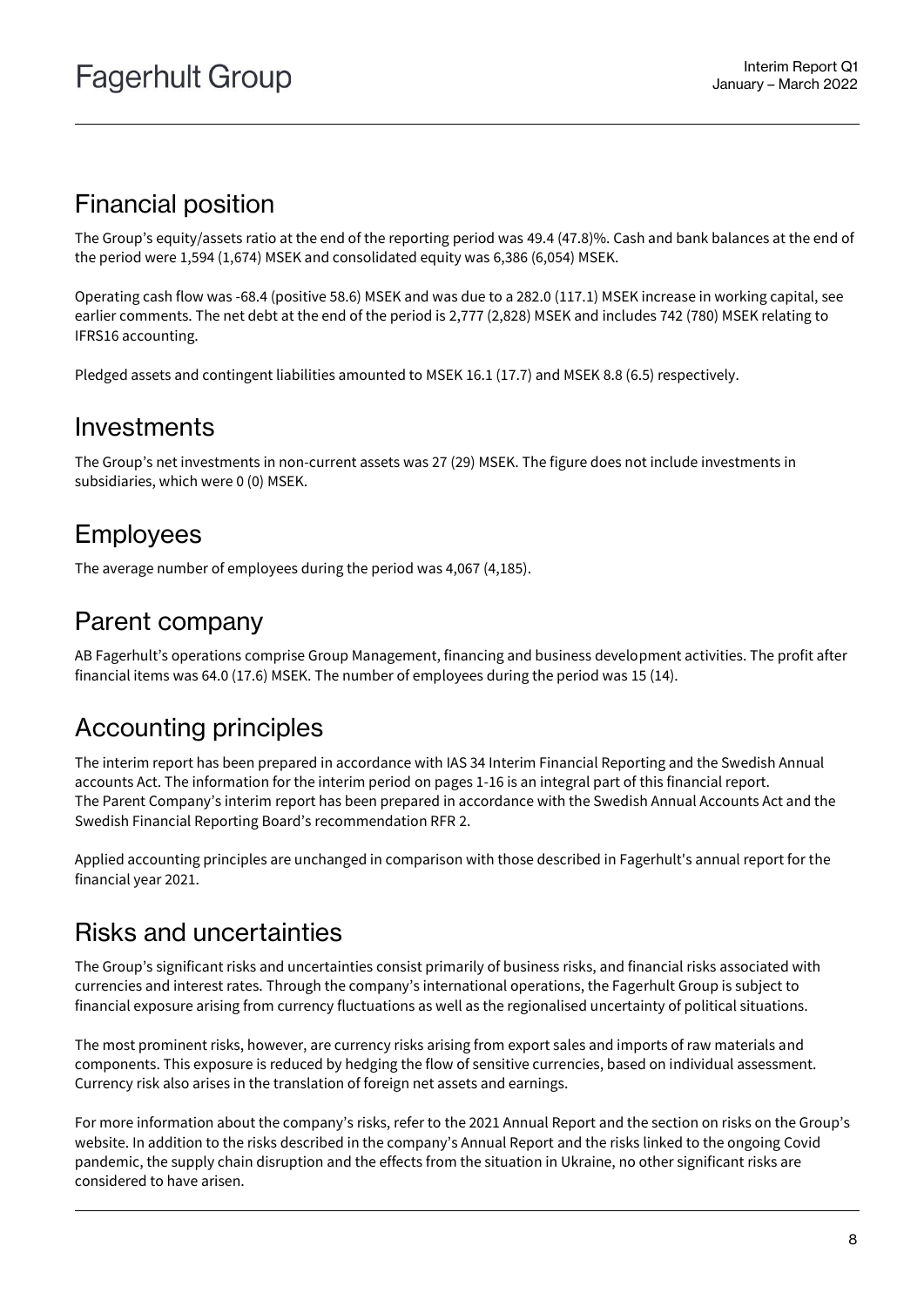Habo, April 26th 2022 AB Fagerhult (publ.) 556110-6203

Bodil Sonesson President and CEO

An investor webcast following the Quarter 1 Report 2022 will be held on 27 April 2022 at 09:00 CET.

A link to the webcast and a management presentation will be available o[n https://www.fagerhultgroup.com/investors.](https://www.fagerhultgroup.com/investors)

In 2022, interim reports will be submitted on 23 August and 28 October.

This report has not been subject to a review by the company's auditor.

For more information contact:

Bodil Sonesson, CEO, +46 722 23 76 02

Michael Wood, CFO, +46 730 87 46 47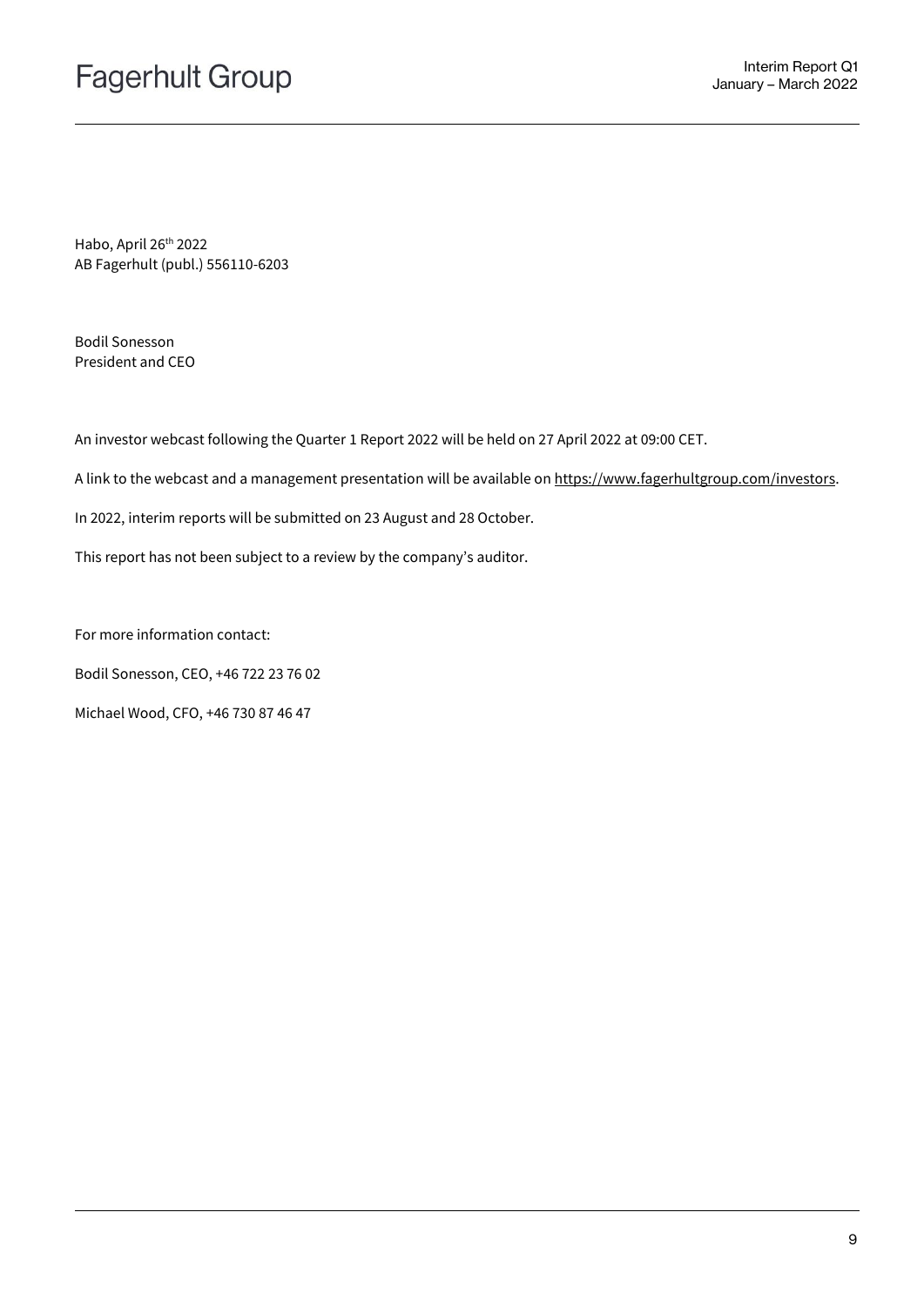## **Group**

Condensed financial statements

#### Income statement

|                                                                                                       | 2022       |            | 2021 2021/2022               | 2021       |
|-------------------------------------------------------------------------------------------------------|------------|------------|------------------------------|------------|
|                                                                                                       | Q1         | Q1         | Apr-Mar                      | Jan-Dec    |
|                                                                                                       | 3 months   |            | 3 months 12 months 12 months |            |
| Net sales                                                                                             | 1,872.7    | 1,677.5    | 7,282.7                      | 7,087.5    |
| Cost of goods sold                                                                                    | $-1,172.8$ | $-1,058.0$ | $-4,581.8$                   | $-4,467.0$ |
| <b>Gross profit</b>                                                                                   | 699.9      | 619.5      | 2,700.9                      | 2,620.5    |
| Selling expenses                                                                                      | $-377.1$   | $-352.2$   | $-1,462.7$                   | $-1,437.8$ |
| Administrative expenses                                                                               | $-168.6$   | $-144.8$   | $-645.0$                     | $-621.2$   |
| Other operating income                                                                                | 19.1       | 30.4       | 133.6                        | 144.9      |
| Operating profit                                                                                      | 173.3      | 152.9      | 726.8                        | 706.4      |
| Financial items                                                                                       | $-13.8$    | $-22.2$    | $-75.7$                      | $-84.1$    |
| Profit before tax                                                                                     | 159.5      | 130.7      | 651.1                        | 622.3      |
| Tax                                                                                                   | $-40.0$    | $-34.5$    | $-158.2$                     | $-152.7$   |
| Net profit for the period                                                                             | 119.5      | 96.2       | 492.9                        | 469.6      |
| Net profit for the period attributable to shareholders of the Parent Company                          | 119.5      | 93.4       | 491.6                        | 465.5      |
| Net profit for the period attributable to Non-controlling interests                                   |            | 2.8        | 1.3                          | 4.1        |
| Sum                                                                                                   | 119.5      | 96.2       | 492.9                        | 469.6      |
| Earnings per share, based on net profit for the period attributable to the shareholders of the Parent |            |            |                              |            |
| Company                                                                                               |            |            |                              |            |
| Earnings per share before dilution, SEK                                                               | 0.68       | 0.53       | 2.79                         | 2.64       |
| Earnings per share after dilution, SEK                                                                | 0.68       | 0.53       | 2.79                         | 2.64       |
| Average number of outstanding shares before dilution, thousands                                       | 176,147    | 176,147    | 176,147                      | 176,147    |
| Average number of outstanding shares after dilution, thousands                                        | 176,147    | 176,147    | 176,147                      | 176,147    |
| Number of outstanding shares, thousands                                                               | 176,147    | 176,147    | 176,147                      | 176,147    |
| STATEMENT OF COMPREHENSIVE INCOME                                                                     |            |            |                              |            |
| Net profit for the period                                                                             | 119.5      | 96.2       | 492.9                        | 469.6      |
| Other comprehensive income                                                                            |            |            |                              |            |
| Items which may not be reclassified in the income statement:                                          |            |            |                              |            |
| Revaluation of pension plans                                                                          |            |            | 8.3                          | 8.3        |
| Items which may be reclassified in the income statement:                                              |            |            |                              |            |
| Translation differences                                                                               | 47.3       | 157.8      | 47.8                         | 158.3      |
| Other comprehensive income for the period, net after tax                                              | 47.3       | 157.8      | 56.1                         | 166.6      |
| Total comprehensive income for the period                                                             | 166.8      | 254.0      | 549.0                        | 636.2      |
| Total comprehensive income attributable to shareholders of the Parent Company                         | 166.8      | 249.7      | 548.0                        | 630.9      |
| Total comprehensive income attributable to Non-controlling interests                                  |            | 4.3        | 1.0                          | 5.3        |
| Sum                                                                                                   | 166.8      | 254.0      | 549.0                        | 636.2      |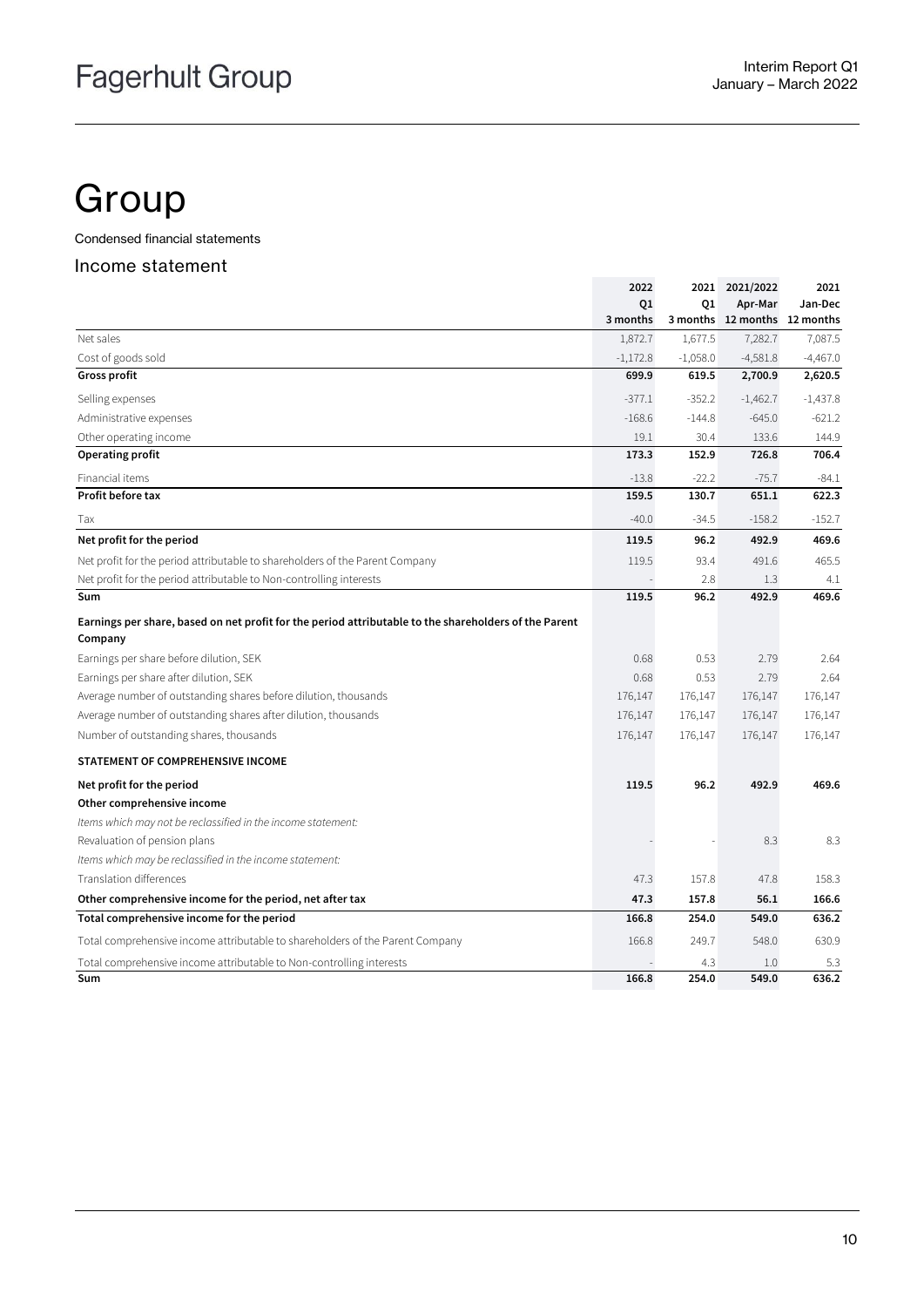### Balance sheet

|                                             | 31 Mar   | 31 Mar   | 31 Dec   |
|---------------------------------------------|----------|----------|----------|
|                                             | 2022     | 2021     | 2021     |
| Intangible assets                           | 5,779.4  | 5,771.7  | 5,740.1  |
| Tangible fixed assets                       | 2,362.9  | 2,456.3  | 2,376.9  |
| Financial assets                            | 215.4    | 227.4    | 216.2    |
| Inventories                                 | 1,387.9  | 1,069.2  | 1,194.1  |
| Accounts receivable - trade                 | 1,373.0  | 1,287.2  | 1,196.1  |
| Other non-interest-bearing current assets   | 214.2    | 181.9    | 187.8    |
| Cash and cash equivalents                   | 1,594.0  | 1,673.6  | 1,741.5  |
| <b>Total assets</b>                         | 12,926.8 | 12,667.3 | 12,652.7 |
| Equity                                      | 6,386.4  | 6,054.4  | 6,218.7  |
| Long-term interest-bearing liabilities      | 3,787.3  | 4,319.9  | 3,774.5  |
| Long-term non-interest-bearing liabilities  | 508.8    | 562.9    | 503.6    |
| Short-term interest-bearing liabilities     | 583.9    | 181.6    | 569.8    |
| Short-term non-interest-bearing liabilities | 1,660.4  | 1,548.5  | 1,586.1  |
| <b>Total equity and liabilities</b>         | 12,926.8 | 12,667.3 | 12,652.7 |

### Cash flow statement

|                                                                              | 2022     | 2021     | 2021/2022 | 2021      |
|------------------------------------------------------------------------------|----------|----------|-----------|-----------|
|                                                                              | Q1       | Q1       | Apr-Mar   | Jan-Dec   |
|                                                                              | 3 months | 3 months | 12 months | 12 months |
| Operating profit                                                             | 173.3    | 152.9    | 726.8     | 706.4     |
| Adjustments for non-cash items                                               | 120.3    | 135.9    | 419.5     | 435.1     |
| Financial items                                                              | $-13.5$  | $-12.6$  | $-49.1$   | $-48.2$   |
| Tax paid                                                                     | $-66.5$  | $-100.5$ | $-183.0$  | $-217.0$  |
| Funds contributed from operating activities before change in working capital | 213.6    | 175.7    | 914.2     | 876.3     |
| Change in working capital                                                    | $-282.0$ | $-117.1$ | $-238.7$  | $-73.8$   |
| Cash flow from operating activities                                          | $-68.4$  | 58.6     | 675.5     | 802.5     |
| Cash flow from investing activities                                          | $-41.3$  | $-12.5$  | $-295.6$  | $-266.8$  |
| Cash flow from financing activities                                          | $-39.7$  | $-42.0$  | $-467.8$  | $-470.1$  |
| Cash flow for the period                                                     | $-149.4$ | 4.1      | $-87.9$   | 65.6      |
| Cash and cash equivalents at beginning of period                             | 1,741.5  | 1,624.0  | 1,673.6   | 1,624.0   |
| Translation differences in cash and cash equivalents                         | 1.9      | 45.5     | 8.3       | 51.9      |
| Cash and cash equivalents at end of period                                   | 1,594.0  | 1,673.6  | 1,594.0   | 1,741.5   |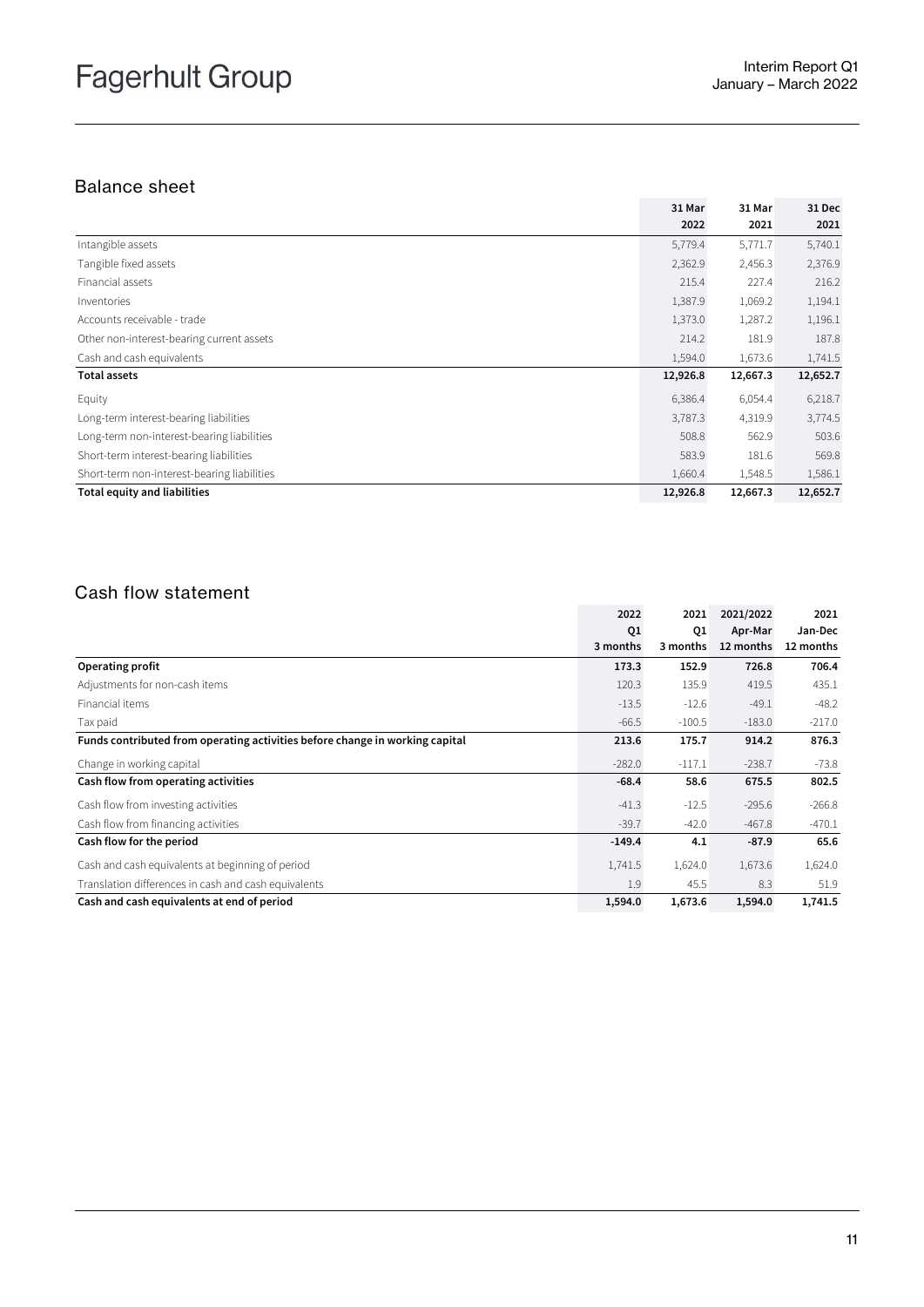### Key ratios and data per share

|                                                                  | 2022           | 2021                     | 2021/2022 | 2021      |
|------------------------------------------------------------------|----------------|--------------------------|-----------|-----------|
|                                                                  | Q <sub>1</sub> | Q1                       | Apr-Mar   | Jan-Dec   |
|                                                                  | 3 Months       | 3 Months                 | 12 months | 12 months |
| Sales growth, %                                                  | 11.6           | $-0.7$                   | 7.0       | 4.0       |
| Growth in operating profit, %                                    | 13.3           | 1,329.0                  | 53.1      | 112.5     |
| Growth in profit before tax, %                                   | 22.0           | $\overline{\phantom{a}}$ | 78.9      | 187.2     |
| Operating margin, %                                              | 9.3            | 9.1                      | 10.0      | 10.0      |
| Profit margin, %                                                 | 8.5            | 7.8                      | 8.9       | 8.8       |
| Cash liquidity, %                                                | 71.0           | 96.7                     | 71.0      | 80.8      |
| Net debt/EBITDA ratio                                            | 2.46           | 2.70                     | 2.38      | 2.27      |
| Equity/assets ratio, %                                           | 49.4           | 47.8                     | 49.4      | 49.1      |
| Capital employed, MSEK                                           | 10,758         | 10,556                   | 10,758    | 10,563    |
| Return on capital employed, %                                    | 6.7            | 6.1                      | 6.9       | 6.9       |
| Return on equity, %                                              | 7.5            | 6.4                      | 7.9       | 7.8       |
| Net debt, MSEK                                                   | 2,777          | 2,828                    | 2,777     | 2,603     |
| Gross investment in non-current assets, MSEK                     | 26.9           | 28.7                     | 147.7     | 149.5     |
| Net investment in non-current assets, MSEK                       | 26.9           | 28.7                     | 147.7     | 149.5     |
| Depreciation/amortisation/impairment of non-current assets, MSEK | 109.3          | 108.7                    | 441.5     | 440.9     |
| Number of employees                                              | 4,067          | 4,185                    | 4,086     | 4,237     |
| Equity per share, SEK                                            | 36.26          | 34.37                    | 36.26     | 35.30     |
| Number of outstanding shares, thousands                          | 176,147        | 176,147                  | 176,147   | 176,147   |

For more information about the Key ratios and the definitions applied, please refer to AB Fagerhult's website under "Investor/Financial data/Financial glossary." The website also includes the definition of any Alternative Performance Measures used whereas this report details the financial aspect to these.

### Changes in equity

|                                           |               | Attributable to shareholders of the Parent Company |          |                      |                                 | <b>Total equity</b> |
|-------------------------------------------|---------------|----------------------------------------------------|----------|----------------------|---------------------------------|---------------------|
|                                           | Share capital | Other<br>contributed<br>capital                    | Reserves | Retained<br>earnings | Non-<br>controlling<br>interest |                     |
| Equity at 1 January 2021                  | 100.2         | 3,194.6                                            | $-455.3$ | 2,924.9              | 38.2                            | 5,802.6             |
| Net profit for the period                 |               |                                                    |          | 93.4                 | 2.8                             | 96.2                |
| Other comprehensive income for the period |               |                                                    | 156.3    |                      | 1.5                             | 157.8               |
| Total comprehensive income for the period |               |                                                    | 156.3    | 93.4                 | 4.3                             | 254.0               |
| Performance share plan                    |               |                                                    |          | $-2.2$               |                                 | $-2.2$              |
| Equity at 31 March 2021                   | 100.2         | 3,194.6                                            | $-299.0$ | 3,016.1              | 42.5                            | 6,054.4             |
| Equity at 1 January 2022                  | 100.2         | 3,194.6                                            | $-298.2$ | 3,222.3              | $-0.2$                          | 6,218.7             |
| Net profit for the period                 |               |                                                    |          | 119.5                |                                 | 119.5               |
| Other comprehensive income for the period |               |                                                    | 47.3     |                      | $\overline{\phantom{a}}$        | 47.3                |
| Total comprehensive income for the period |               |                                                    | 47.3     | 119.5                |                                 | 166.8               |
| Performance share plan                    |               |                                                    |          | 0.9                  |                                 | 0.9                 |
| Equity at 31 March 2022                   | 100.2         | 3,194.6                                            | $-250.9$ | 3,342.7              | $-0.2$                          | 6,386.4             |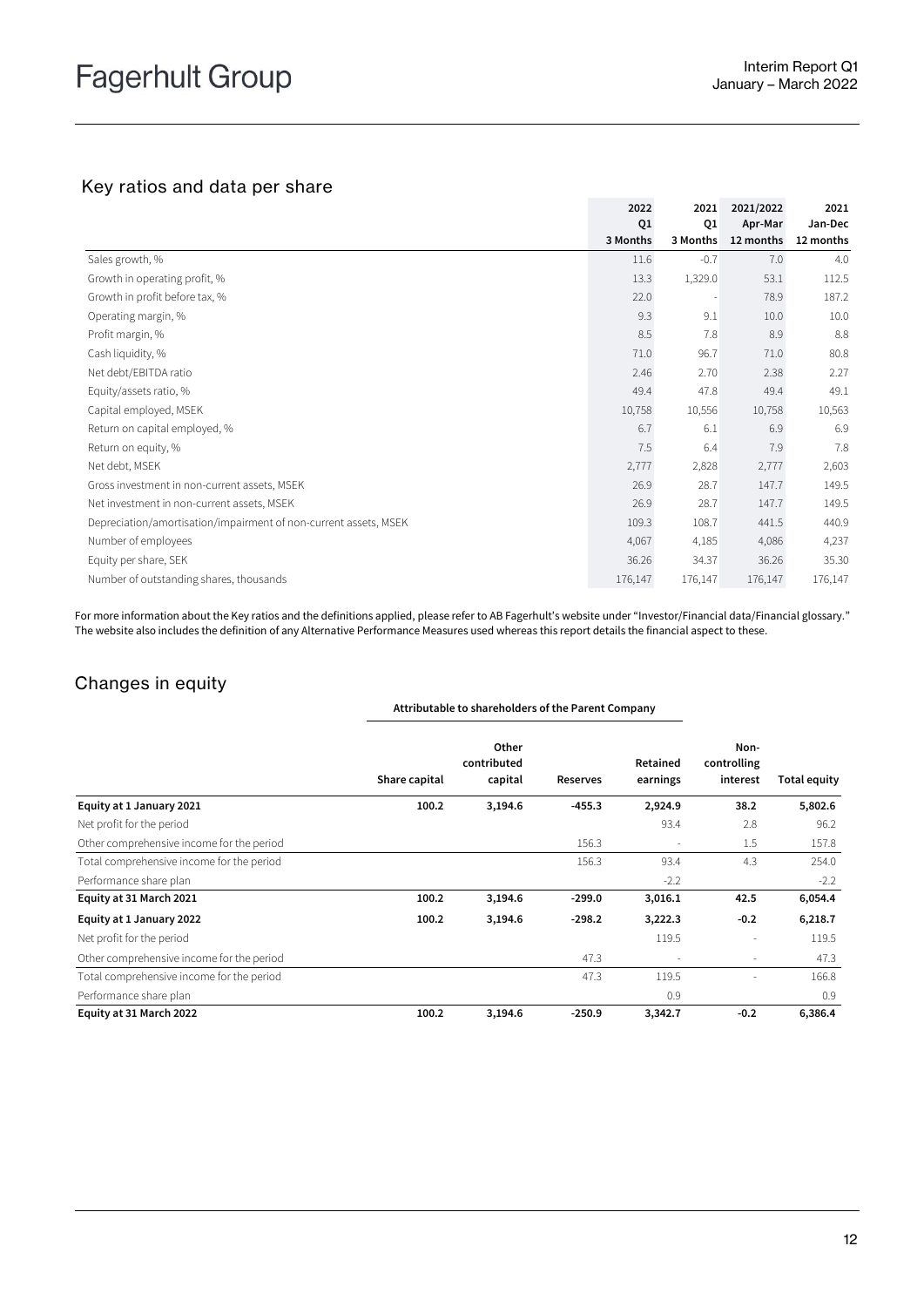## Parent company

Condensed financial statements

#### Income statement

|                                      | 2022     | 2021     | 2021/2022 | 2021      |
|--------------------------------------|----------|----------|-----------|-----------|
|                                      | Q1       | Q1       | Apr-Mar   | Jan-Dec   |
|                                      | 3 Months | 3 Months | 12 months | 12 months |
| Net sales                            | 9.6      | 7.3      | 31.0      | 28.7      |
| Administrative expenses              | $-21.8$  | $-15.2$  | $-77.7$   | $-71.1$   |
| Operating profit                     | $-12.2$  | $-7.9$   | $-46.7$   | $-42.4$   |
| Income from shares in subsidiaries   | 48.8     |          | 135.5     | 86.7      |
| Financial items                      | 27.4     | 25.5     | 70.6      | 68.7      |
| Profit before appropriations and tax | 64.0     | 17.6     | 159.4     | 113.0     |
| Group contributions received         |          |          | 279.0     | 279.0     |
| Tax                                  | $-3.1$   | $-3.6$   | $-62.4$   | $-62.9$   |
| Net profit                           | 60.9     | 14.0     | 376.0     | 329.1     |

### Balance sheet

|                                             | 31 Mar  | 31 Mar  | 31 Dec  |
|---------------------------------------------|---------|---------|---------|
|                                             | 2022    | 2021    | 2021    |
| Financial assets                            | 7,322.4 | 7,153.6 | 7,304.1 |
| Other non interest bearing receivables      | 50.0    | 33.2    | 25.4    |
| Cash & Bank                                 | 1,054.4 | 1,053.8 | 1,050.9 |
| <b>Total assets</b>                         | 8,426.8 | 8,240.6 | 8,380.4 |
| Equity                                      | 4,214.0 | 3,926.3 | 4,152.8 |
| Long-term interest bearing liabilities      | 2,857.9 | 3,267.8 | 2,828.6 |
| Long-term non interest bearing liabilities  | 8.9     | 5.4     | 8.3     |
| Short-term interest bearing liabilities     | 1,336.3 | 1,022.5 | 1,360.6 |
| Short-term non interest bearing liabilities | 9.7     | 18.6    | 30.1    |
| <b>Total Equity and Liabilities</b>         | 8,426.8 | 8,240.6 | 8,380.4 |

### Changes in equity

|                           | Share   | Statutory | Retained |                       |
|---------------------------|---------|-----------|----------|-----------------------|
|                           | capital | reserve   |          | earnings Total equity |
| Equity at 1 January 2021  | 100.2   | 159.4     | 3,654.1  | 3,913.7               |
| Net profit for the period |         |           | 14.0     | 14.0                  |
| Performance share program |         |           | $-1.4$   | $-1.4$                |
| Equity at 31 March 2021   | 100.2   | 159.4     | 3,666.7  | 3,926.3               |
| Equity at 1 January 2022  | 100.2   | 159.4     | 3,893.2  | 4,152.8               |
| Net profit for the period |         |           | 60.9     | 60.9                  |
| Performance share plan    |         |           | 0.3      | 0.3                   |
| Equity at 31 March 2022   | 100.2   | 159.4     | 3,954.4  | 4,214.0               |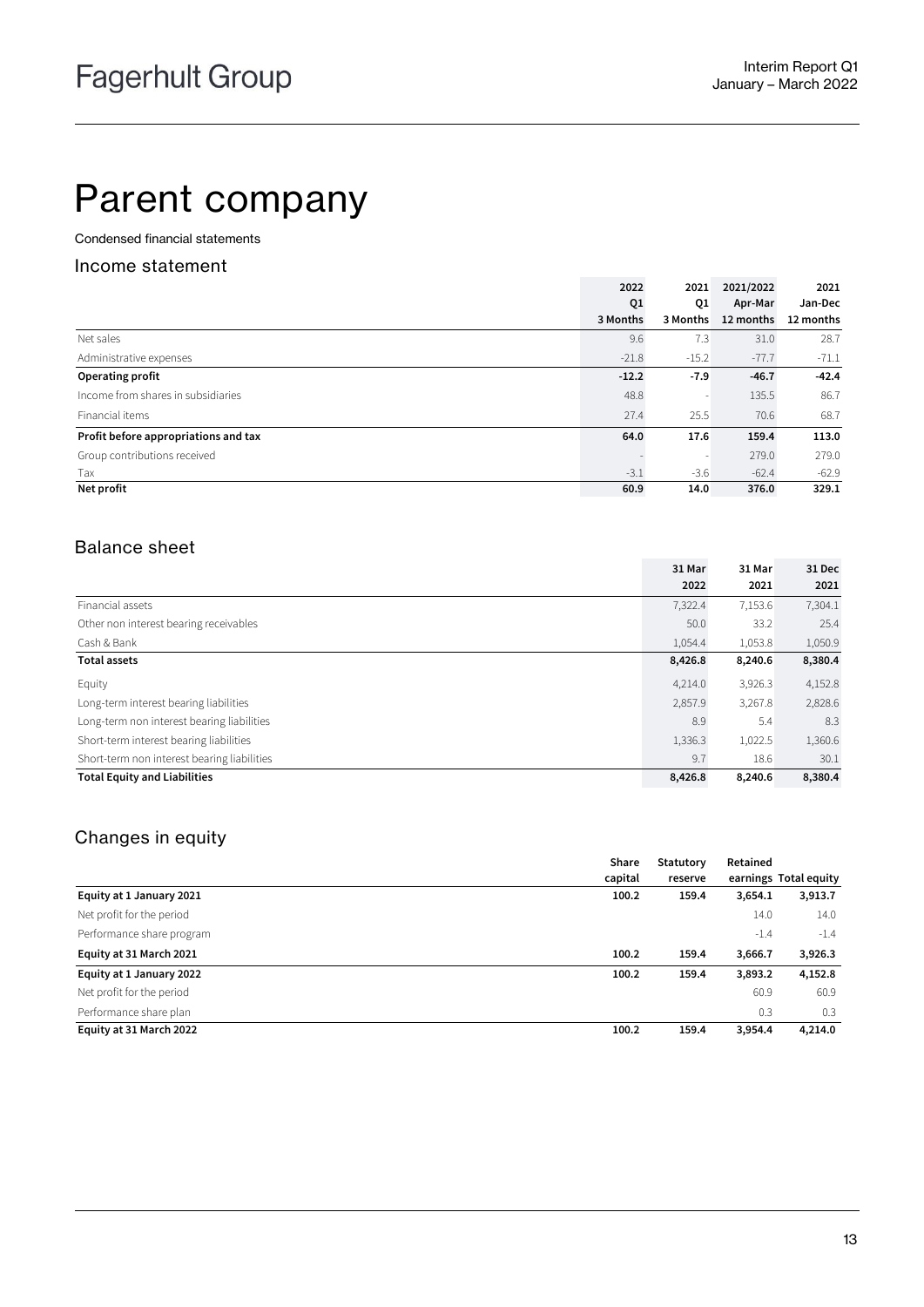

### Net sales, MSEK Operating profit, MSEK





### Operating margin, % Earnings per share, SEK



### Operating cashflow, MSEK Net debt and Net debt EBITDA ratio



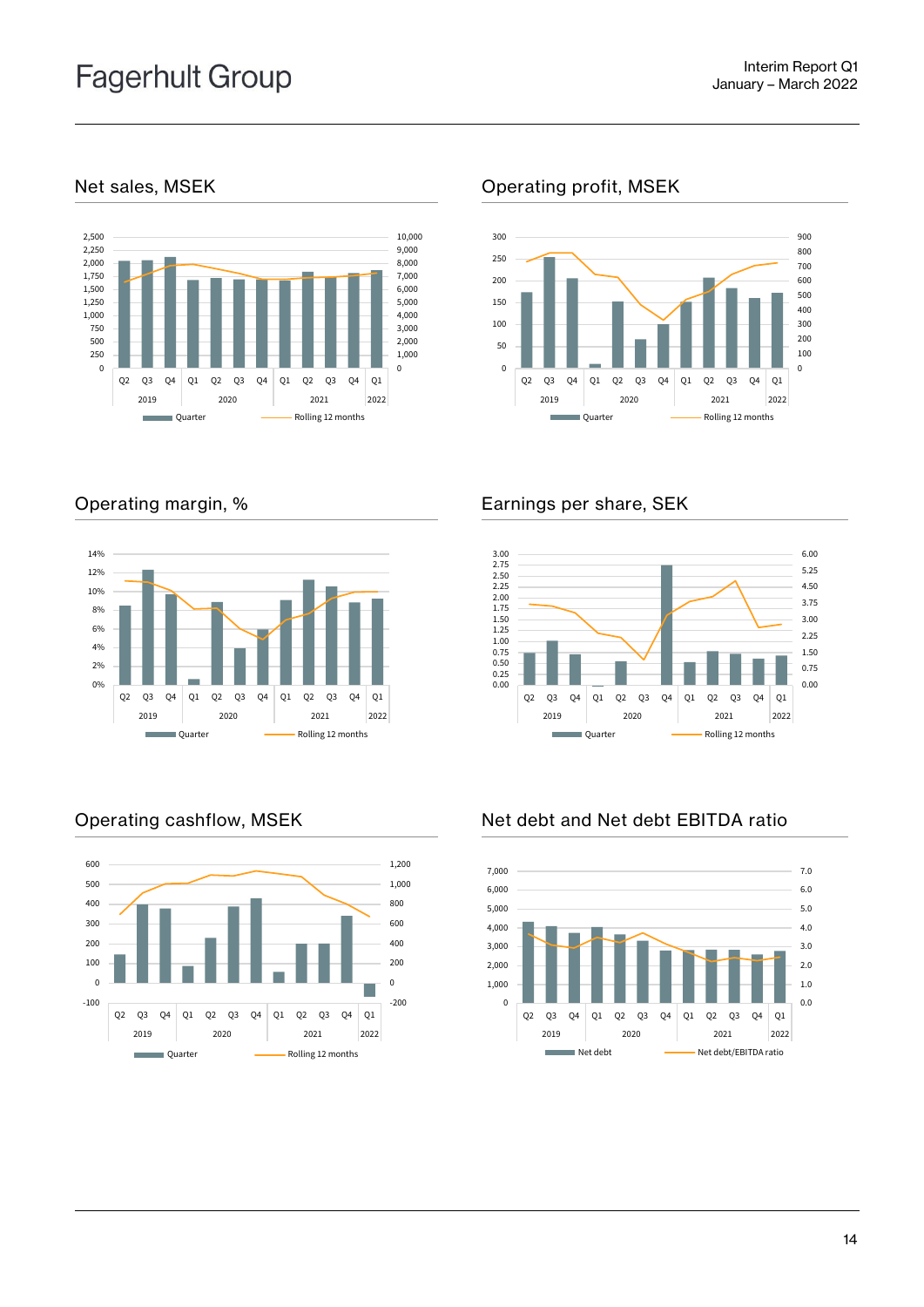### Key ratios and data per share

|                                                                    |         |         |         |         | 2021/2022            |
|--------------------------------------------------------------------|---------|---------|---------|---------|----------------------|
|                                                                    | 2018    | 2019    | 2020    | 2021    | Apr-Mar<br>12 months |
| Net sales, MSEK                                                    | 5,621.0 | 7,844.9 | 6,816.3 | 7,087.5 | 7,282.7              |
| Operating profit, MSEK *                                           | 705.8   | 794.8   | 332.5   | 706.4   | 726.8                |
| Profit before tax, MSEK *                                          | 666.7   | 695.7   | 216.7   | 622.3   | 651.1                |
| Earnings per share, SEK *                                          | 4.39    | 3.32    | 3.21    | 2.64    | 2.79                 |
| Sales growth, %*                                                   | 8.7     | 39.6    | $-13.1$ | 4.0     | 7.0                  |
| Growth in operating profit, %*                                     | 4.1     | 12.6    | $-58.2$ | 112.5   | 53.1                 |
| Growth in profit before tax, % *                                   | 2.2     | 4.3     | $-68.9$ | 187.2   | 78.9                 |
| Operating margin, %*                                               | 12.6    | 10.1    | 4.9     | 10.0    | 10.0                 |
| Net debt/EBITDA ratio *                                            | 2.02    | 2.93    | 3.16    | 2.27    | 2.38                 |
| Equity/assets ratio, %*                                            | 32.2    | 42.0    | 47.3    | 49.1    | 49.4                 |
| Capital employed, MSEK *                                           | 5,010   | 10,372  | 10,238  | 10,563  | 10,758               |
| Return on capital employed, % *                                    | 14.8    | 10.8    | 3.5     | 6.9     | 6.9                  |
| Return on equity, % *                                              | 25.0    | 13.5    | 10.1    | 7.8     | 7.9                  |
| Net debt, MSEK *                                                   | 2,073   | 3,737   | 2,812   | 2,603   | 2,777                |
| Net investment in non-current assets, MSEK *                       | 123.3   | 242.7   | 183.6   | 149.5   | 147.7                |
| Depreciation/amortisation/impairment of non-current assets, MSEK * | 320.3   | 478.8   | 558.4   | 440.9   | 441.5                |
| Number of employees                                                | 3,384   | 4,465   | 4,419   | 4,237   | 4,086                |

\* Impacted by IFRS 16 from 2019-01-01